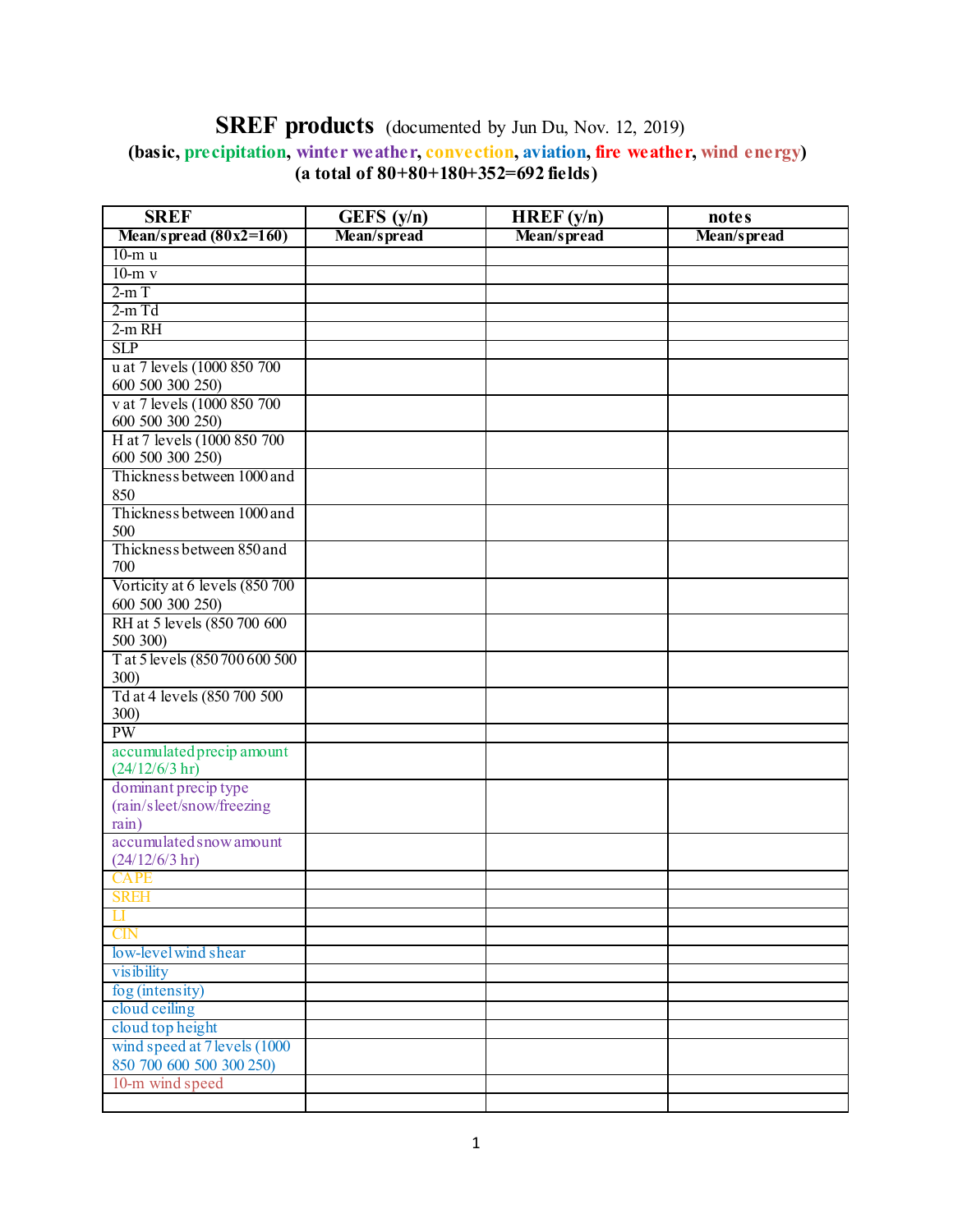| Probability (180)                                      | Probability | Probability | Probability |
|--------------------------------------------------------|-------------|-------------|-------------|
| $2-m$ T < 273.0K (0C)                                  |             |             |             |
| $2-m$ T > 298.8K (25.8C)                               |             |             |             |
| 850hPa T < 273.0K (0C)                                 |             |             |             |
| $3hr-accuracy > 10$                                    |             |             |             |
| thresholds (0.25 1.27 2.54)                            |             |             |             |
| 6.35 12.7 25.4 38.1 50.8                               |             |             |             |
| 101.6 152.4mm)                                         |             |             |             |
| $6hr-accuracy > 10$                                    |             |             |             |
| thresholds (0.25 1.27 2.54)                            |             |             |             |
| 6.35 12.7 25.4 38.1 50.8                               |             |             |             |
| 101.6 152.4mm)                                         |             |             |             |
| $12hr$ -accumprecip $>10$                              |             |             |             |
| thresholds (0.25 1.27 2.54)                            |             |             |             |
| 6.35 12.7 25.4 38.1 50.8                               |             |             |             |
| 101.6 152.4mm)                                         |             |             |             |
| $24hr$ -accumprecip $>10$                              |             |             |             |
| thresholds (0.25 1.27 2.54)                            |             |             |             |
| 6.35 12.7 25.4 38.1 50.8                               |             |             |             |
| 101.6 152.4mm)                                         |             |             |             |
| precip type in 3 categories                            |             |             |             |
| (rain, snow, freezing rain)                            |             |             |             |
| $3hr-accuracy > 10$                                    |             |             |             |
| thresholds (25.450.8 101.6)                            |             |             |             |
| 152.4 190.5 203.2 254.0                                |             |             |             |
| 304.8 406.4 609.4mm)                                   |             |             |             |
| $6hr-accum snow>10$                                    |             |             |             |
| thresholds (25.450.8 101.6)<br>152.4 190.5 203.2 254.0 |             |             |             |
| 304.8 406.4 609.4)                                     |             |             |             |
| $12hr$ -accumsnow > 10                                 |             |             |             |
| thresholds (25.450.8 101.6)                            |             |             |             |
| 152.4 190.5 203.2 254.0                                |             |             |             |
| 304.8 406.4 609.4)                                     |             |             |             |
| $24hr-accuracy > 10$                                   |             |             |             |
| thresholds (25.450.8 101.6)                            |             |             |             |
| 152.4 190.5 203.2 254.0                                |             |             |             |
| 304.8 406.4 609.4)                                     |             |             |             |
| $CAPE > 6$ thresholds $(250$                           |             |             |             |
| 500 1000 2000 3000 4000)                               |             |             |             |
| $SREH > 5$ thresholds (100.0)                          |             |             |             |
| 150.0 200.0 250.0 300.0)                               |             |             |             |
| $LI < 5$ thresholds (0.0-2.0)                          |             |             |             |
| $-4.0 -6.0 -8.0$                                       |             |             |             |
| $CIN < 5$ thresholds $(-50.0)$                         |             |             |             |
| $-100.0 -200.0 -300.0 -400.0$                          |             |             |             |
| Thunderstormat 3 categories                            |             |             |             |
| (light, moderate and severe)                           |             |             |             |
| Reflectivity $>4$ thresholds                           |             |             |             |
| $(10.0 20.0 30.0 40.0$ dbz)                            |             |             |             |
| $VISB < 7$ thresholds (402 804)                        |             |             |             |
| 1609 3218 4827 8046 9654m)                             |             |             |             |
| Ceiling $\leq 6$ thresholds (152.5)                    |             |             |             |
| 305.0 610.0 914.6 1372.0                               |             |             |             |
| 1830.0m)                                               |             |             |             |